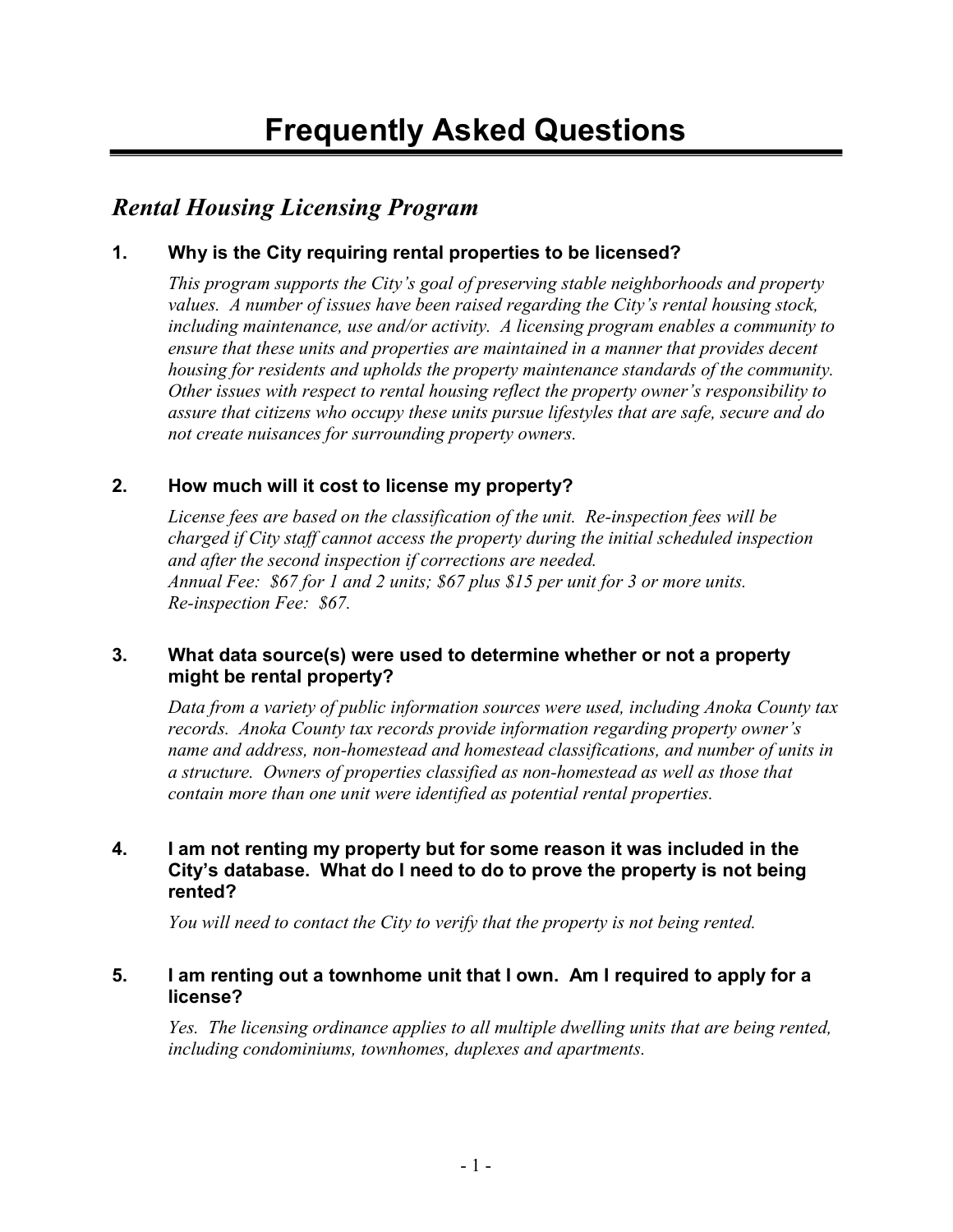#### 6. I own more than one rental property in Lino Lakes. Do I need to obtain more than one license?

Yes. A license is required for each property that is being rented.

## 7. I live out-of-state. Do I need to hire a management company to oversee my rental property?

No; however, rental property owners must designate an agent. This agent will be the City's primary contact and is responsible for the maintenance of the dwelling, receipt of compliance orders and all other services associated with the license. A tenant may serve as your agent; however, the City must be notified within five business days of any change in the identification of your agent.

#### 8. After I apply for the license, what does the City review during the licensing process?

When an application for a license is received, the City will review information on file to verify that the property is in compliance with City ordinances and that real estate taxes and utility bills have been paid. In addition, police calls will be reviewed to determine if there are conduct issues occurring on the property.

#### 9. How long is the license valid? Does the license need to be renewed?

The Rental Housing License is an annual license that is issued for a calendar year. The license will need to be renewed each year if the property continues to be rented. The City will send out annual renewal notices.

#### 10. Does the license need to be kept at the rental property?

Yes. The licensee shall post the receipted copy of the license in a conspicuous public corridor, hallway or lobby of the licensed multiple dwelling. The license shall be displayed in a frame with a glass covering.

## 11. Are there any penalties if I choose not to license my rental property with the City?

Yes. Violation of the City's ordinance is considered a misdemeanor punishable by a maximum fine of \$1,000 or 90 days in jail or both.